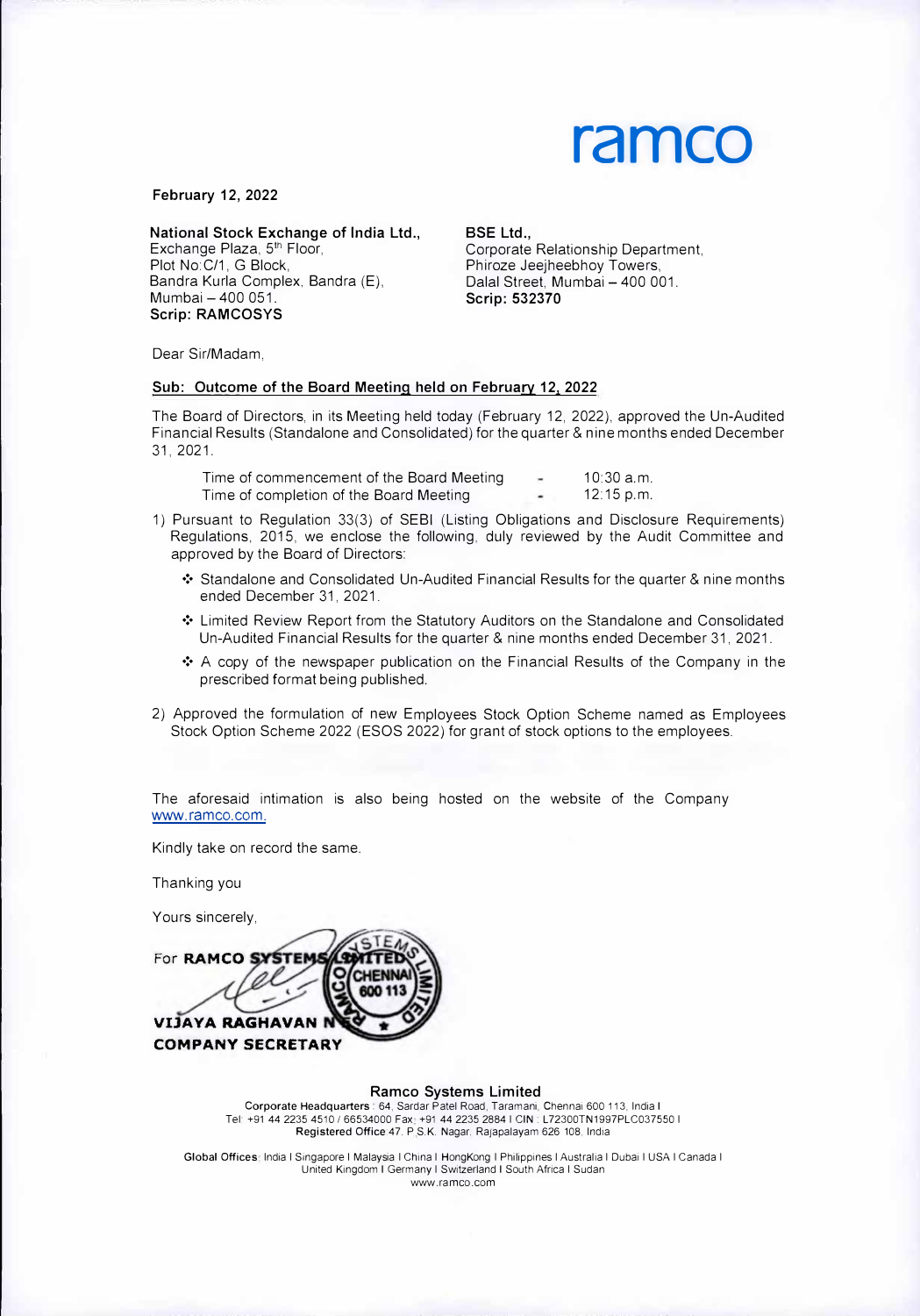Ramco Systems Limited

Registered Office : 47, PSK Nagar, Rajapalayam - 626 108. CIN: L72300TN1997PLC037550<br>|Corporate Office : No. 64, Sardar Patel Road, Taramani, Chennal 600 113. Website : www.ramco.com, E-mail: InvestorRelations@ramco.com

## Statement of Standalone Financial Results for the Quarter & Nine Months Ended December 31, 2021

| SI. No.        |                                                           | <b>Particulars</b>                                                      |                          | <b>Unaudited for the Quarter Ended</b> |                      |                      | <b>Unaudited for the Nine Months</b><br><b>Ended</b> | <b>Audited for the</b><br><b>Year Ended</b> |
|----------------|-----------------------------------------------------------|-------------------------------------------------------------------------|--------------------------|----------------------------------------|----------------------|----------------------|------------------------------------------------------|---------------------------------------------|
|                |                                                           |                                                                         | December 31.<br>2021     | September 30,<br>2021                  | December 31.<br>2020 | December 31.<br>2021 | December 31,<br>2020                                 | March 31,<br>2021                           |
| $\mathbf 1$    | Income                                                    |                                                                         |                          |                                        |                      |                      |                                                      |                                             |
|                | Revenue from operations                                   |                                                                         | 657.27                   | 735.37                                 | 984.18               | 2.081.65             | 2,569.70                                             | 3,450.05                                    |
|                | Other Income                                              |                                                                         | 21.93                    | 41.27                                  | 22.57                | 85.09                | 71.94                                                | 93.53                                       |
|                | <b>Total Income</b>                                       |                                                                         | 679.20                   | 776.64                                 | 1,006.75             | 2,166.74             | 2,641.64                                             | 3,543.58                                    |
| $\overline{z}$ | <b>Expenses</b>                                           |                                                                         |                          |                                        |                      |                      |                                                      |                                             |
|                | Purchase of stock-in-trade                                |                                                                         | 2.75                     | 0.44                                   | 2.87                 | 3.65                 | 4.54                                                 | 46.32                                       |
|                | Changes in inventories of stock-in-trade                  |                                                                         | $\overline{\phantom{0}}$ | $\blacksquare$                         |                      |                      |                                                      |                                             |
|                | Employee benefits expense                                 |                                                                         | 410.84                   | 391.11                                 | 371.05               | 1,184.21             | 996.02                                               | 1,317.36                                    |
|                | <b>Finance costs</b>                                      |                                                                         | 11.41                    | 12.14                                  | 15.60                | 35.27                | 63.66                                                | 75.91                                       |
|                | Depreciation and amortisation expense                     |                                                                         | 176.47                   | 176.61                                 | 155.46               | 524.64               | 472.95                                               | 629.52                                      |
|                | Other expenses                                            |                                                                         | 228.50                   | 378.26                                 | 160.31               | 813.15               | 480.93                                               | 662.10                                      |
|                | <b>Total Expenses</b>                                     |                                                                         | 829.97                   | 958.56                                 | 705.29               | 2,560.92             | 2.018.10                                             | 2,731.21                                    |
| 3              | Profit/(Loss) before tax $(1 - 2)$                        |                                                                         | (150.77)                 | (181.92)                               | 301.46               | (394.18)             | 623.54                                               | 812.37                                      |
| 4              | <b>Income Tax expense</b>                                 |                                                                         |                          |                                        |                      |                      |                                                      |                                             |
|                | Current tax                                               |                                                                         |                          |                                        | 54.69                |                      | 112.67                                               | 133.06                                      |
|                | Deferred tax (including MAT credit)                       |                                                                         | (40.00)                  | (10.00)                                | 81.71                | (50.00)              | 174.62                                               | 237.06                                      |
|                | <b>Total tax expenses</b>                                 |                                                                         | (40.00)                  | (10.00)                                | 136.40               | (50.00)              | 287.29                                               | 370.12                                      |
| 5              | Profit/(Loss) (3 - 4)                                     |                                                                         | (110.77)                 | (171.92)                               | 165.06               | (344.18)             | 336.25                                               | 442.25                                      |
| 6              | Other comprehensive income (OCI)                          |                                                                         |                          |                                        |                      |                      |                                                      |                                             |
|                | (I) Items that will not be reclassified to profit or loss |                                                                         |                          |                                        |                      |                      |                                                      |                                             |
|                | Remeasurement of defined benefit obligations (net)        |                                                                         |                          |                                        |                      |                      | $\overline{\phantom{a}}$                             | 4.69                                        |
|                | Income tax on above Items                                 |                                                                         |                          |                                        |                      |                      | $\overline{\phantom{a}}$                             | (1.37)                                      |
|                | <b>Total</b>                                              |                                                                         | $\overline{\phantom{a}}$ |                                        | ٠                    |                      | ۰                                                    | 3.32                                        |
|                | (ii) Idems that may be reclassified to profit or loss     |                                                                         |                          |                                        |                      |                      |                                                      |                                             |
|                |                                                           | Effect of change in functional currency of foreign operations           | (0.65)                   | 1.43                                   | (0.17)               | (3.91)               | 5.46                                                 | 4.46                                        |
|                | Income tax on above items                                 |                                                                         |                          |                                        |                      |                      |                                                      |                                             |
|                | <b>Total</b>                                              |                                                                         | (0.65)                   | 1.43                                   | (0.17)               | (3.91)               | 5.46                                                 | 4.46                                        |
|                | Other comprehensive income, net of tax $(l + li)$         |                                                                         | (0.65)                   | 1.43                                   | (0.17)               | (3.91)               | 5.46                                                 | 7.78                                        |
| $\overline{z}$ | Total comprehensive income $(5 + 6)$                      |                                                                         | (111.42)                 | (170.49)                               | 154.89               | (348.09)             | 341.71                                               | 450.03                                      |
| 8              |                                                           | Paid-up Equity Share Capital - Face value of Rs.10/- each               | 307.89                   | 307.68                                 | 307.09               | 307.89               | 307.09                                               | 307.49                                      |
| $\mathbf{Q}$   | only for yearly figures):                                 | Earnings Per Share on SI. No. 5- Face value of Rs.10/- each (Annualised |                          |                                        |                      |                      |                                                      |                                             |
|                | Baste                                                     |                                                                         | (3.60)                   | (5.60)                                 | 5.39                 | (11.20)              | 10.98                                                | 14.43                                       |
|                | <b>Diluted</b>                                            |                                                                         | (3.60)                   | (5.60)                                 | 5.39                 | (11.20)              | 10.98                                                | 14.43                                       |



For RAMCO SYSTEMS LIMITE  $\mathcal{L}$ P.R. Venketrama Raja



Rs. Nin.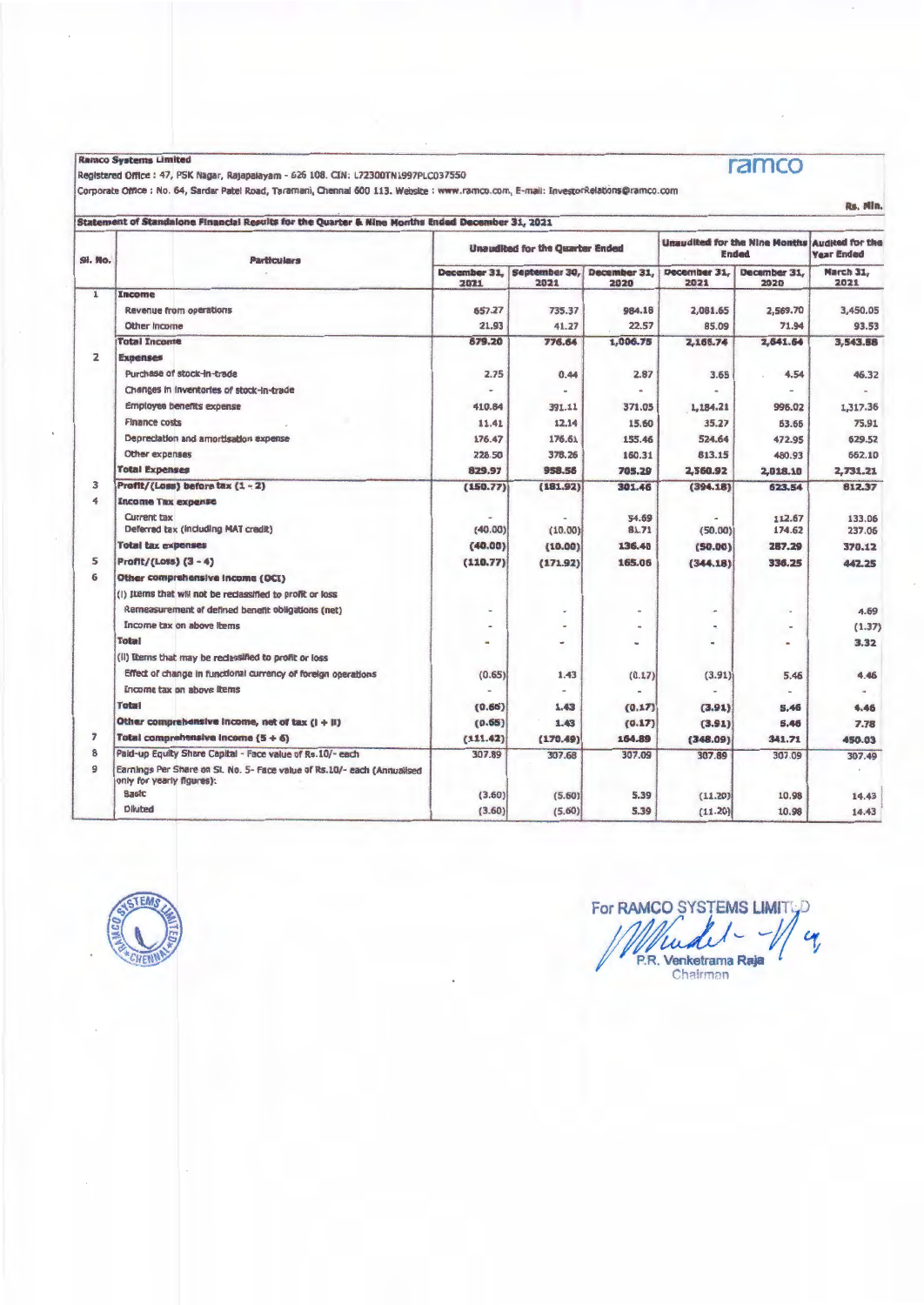|  |  |  |  |  | <u>Notes:     (The amounts in brackets in the notes denote the figures for the corresponding quarter of the previous year).     </u> |  |  |
|--|--|--|--|--|--------------------------------------------------------------------------------------------------------------------------------------|--|--|
|  |  |  |  |  |                                                                                                                                      |  |  |

- Notes: [The amounts in brackets in the notes denote the figures for the corresponding quarter of the previous year).<br>The above Standalone Financial Results of Ramco Systems Limited, India (the "Company") were reviewed by t (ind-AS) as prescribed under Section 133 of the Companies Act, 2013 read with the relevant rules Issued thereunder. The Statutory Auditors have carried out a llmlted review of the Standalone Financial Results of the Company for the nine months ended December 31, 2021 and have Issued an unmodltled report
	- 2 Employee benefits expense Includes cost towards the proportionate fair value of the stock options granted to various employees, amortised over the graded vesting period ("ESOP Cost"). Such ESOP Cost for the quarter includes reversal of Rs.2.14 Min. (reversal of Rs.1.23 Min.).
	- 3 Other expenses for the quarter Includes bad debts/ provision for doubtful debts & advances or Rs.13.06 Min. (Rs.27.90 Min.).
	- Other expenses for the quarter also Includes foreign exchange fluctuation loss of Rs.0.06 Min. (gain of Rs.36.85 Min.) as against loss of Rs.30.43 Min. during the previous quarter.
	- 5 During the quarter, the Company had allotted a total of 20,710 equity shares of Rs.10/- each under the Employees Stock Option Schemes ('ESOS' ) of the Company.Accordingly, the paid up capital of the Company Increased tu Rs.307.89 Min. from Rs.307.68 Min. as at September 30, 2021.
	- 6 During the quarter, the Company had borrowed Rs.98.09 Min. (Repaid Rs.380 Min., USD 5.16 Min.). The Borrowings as at December 31, 2021 were Rs.98.09 Min. (as at December 31, 2020 were Rs.117.50 Min. USD 1.61 Min.).
	- The Government of India had enacted The Code on Wages 2019, The Industrial Relations Code 2020, The Occupational Safety, Health & Working Conditions Code 2020 and The SOclal Security Code 2020, subsuming various existing labour and Industrial laws, but the effective date Is yet to be notified. The Impact of the legislative changes If any will be assessed and recognised post notification or relevant provisions.
	- 8 Estimation of uncertainties relating to the Global Pandemic ('COVID-19'):

The outbreak of Novel Coronavirus (COVID19) continues to progress and evolve, which has Impacted the business. However, It is challenging now, to predict the full extent and duration of Its business and economic Impact. The Company has, based on Information available, taken Into account the possible impact of COVID-19, including on the carrying amounts of financial and non-financial assets and as per the current assessment of the Company, there Is no material Impact In respect of these In the preparation of the Rnanclal statements. However, the Impact of COVID-19 on the company's Rnanclal statements may differ from that estimated as at the date of approval of these financial statements and the Company wlll continue to monitor the uncertainties caused by COVID-19 to assess the Impact on our future economic conditions.

- 9 The Company has only one operating segment- viz., Software Solutions & Services.
- 10 Figures for the previous perlod(s) have been regrouped/ restated wherever necessary to make them comparable with the figures for the current period(s).

Place : Date : Rajapalayam February 12, 2022

By order of the Board For Ramco Systems Limited ws

P.R. Venketrama Raja Chairman

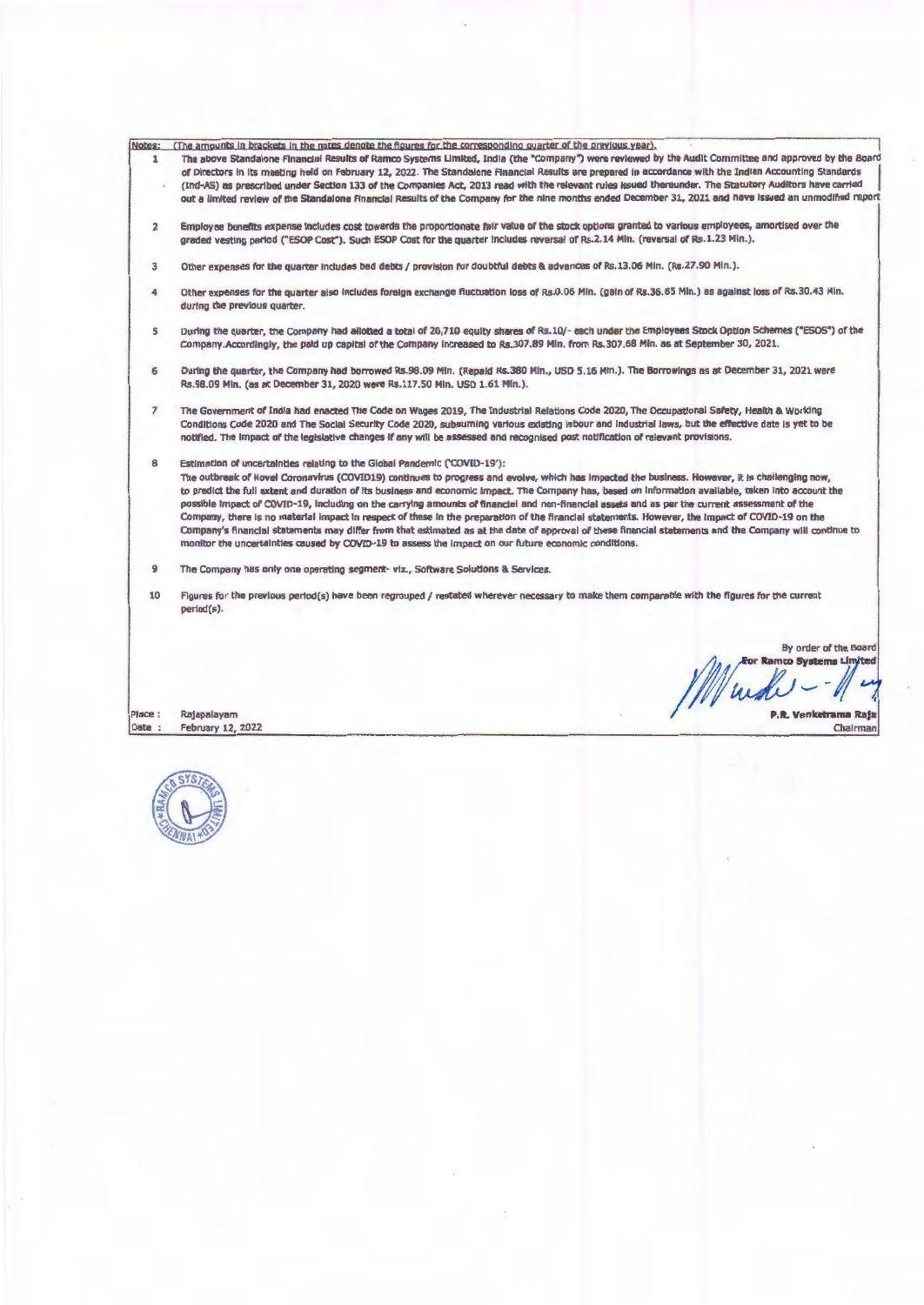# **M.S. JAGANNATHAN 8t N. KRISHNASWAMI**  Chartered Accountants

## SRINIVASAN KRISHNASWAMI, Partner

**INDEPENDENT AUDITOR'S REVIEW REPORT ON REVIEW OF UNAUDITED QUARTERLY AND YEAR TO DATE STANDALONE FINANCIAL RESULTS OF THE COMPANY PURSUANT TO THE REGULATION 33 OF THE SEBI (LISTING OBLIGATIONS AND DISCLOSURE REQUIREMENTS) REGULATIONS, 2015** 

## **TO THE BOARD OF DIRECTORS OF RAMCO SYSTEMS LIMITED**

- 1. We have reviewed the accompanying Statement of Unaudited Standalone Financial Results of M/s. Ramco Systems Limited (the "Company") for the quarter ended 31 December 2021 and year to date results for the period from 01 April 2021 to 31 December 2021 (the "Statement"), being submitted by the Company pursuant to the requirements of Regulation 33 of the SEBI (Listing Obligations and Disclosure Requirements) Regulations, 2015, as amended (the "Regulation").
- 2. This Statement, which is the responsibility of the Company's Management and has been approved by the Board of Directors of the Company, has been prepared in accordance with the recognition and measurement principles laid down in Indian Accounting Standard 34 "Interim Financial Reporting" ("Ind AS 34"), prescribed under Section 133 of the Companies Act, 2013, as amended, read with relevant rules issued thereunder and other accounting principles generally accepted in India. Our responsibility is to issue a report on the Statement based on our review.
- 3. We conducted our review of the Statement in accordance with the Standard on Review Engagements (SRE) 2410, "Review of Interim Financial Information Performed by the Independent Auditor of the Entity", issued by the Institute of Chartered Accountants of India. This standard requires that we plan and perform the review to obtain moderate assurance as to whether the Statement is free of material misstatement. A review is limited primarily to inquiries of company personnel and analytical procedures applied to financial data and thus provides less assurance than an audit. We have not performed an audit and accordingly, we do not express an audit opinion.
- 4. Based on our review conducted as above, nothing has come to our attention that causes us to believe that the accompanying Statement, prepared in accordance with applicable accounting standards and other recognized accounting practices and policies, has not disclosed the information required to be disclosed in terms of Regulation, 33 of the SEBI (Listing Obligations and Disclosure Requirements) Regulations, 2015, as amended, including the manner in which it is to be disclosed, or that it contains any material misstatement.

For M.S. Jagannathan & N. Krishnaswami Chartered Accountants Firm Registration Number: 001208S

か、M

K. Srinivasan Partner Membership No. 021510 **UDIN: 22021510ABNBCC6580**  Chennai 12 February 2022

2 Floor, New #10, Salai Road Extension, Thillainagar, Trichy 620018.

G7, Parsn Paradise, #46, GN Chetty Road, T. Nagar, Chennai 600017.  $\bigcirc$ +91 9381 721 405  $\bigcirc$  Srinivasan.k@msjandnk.in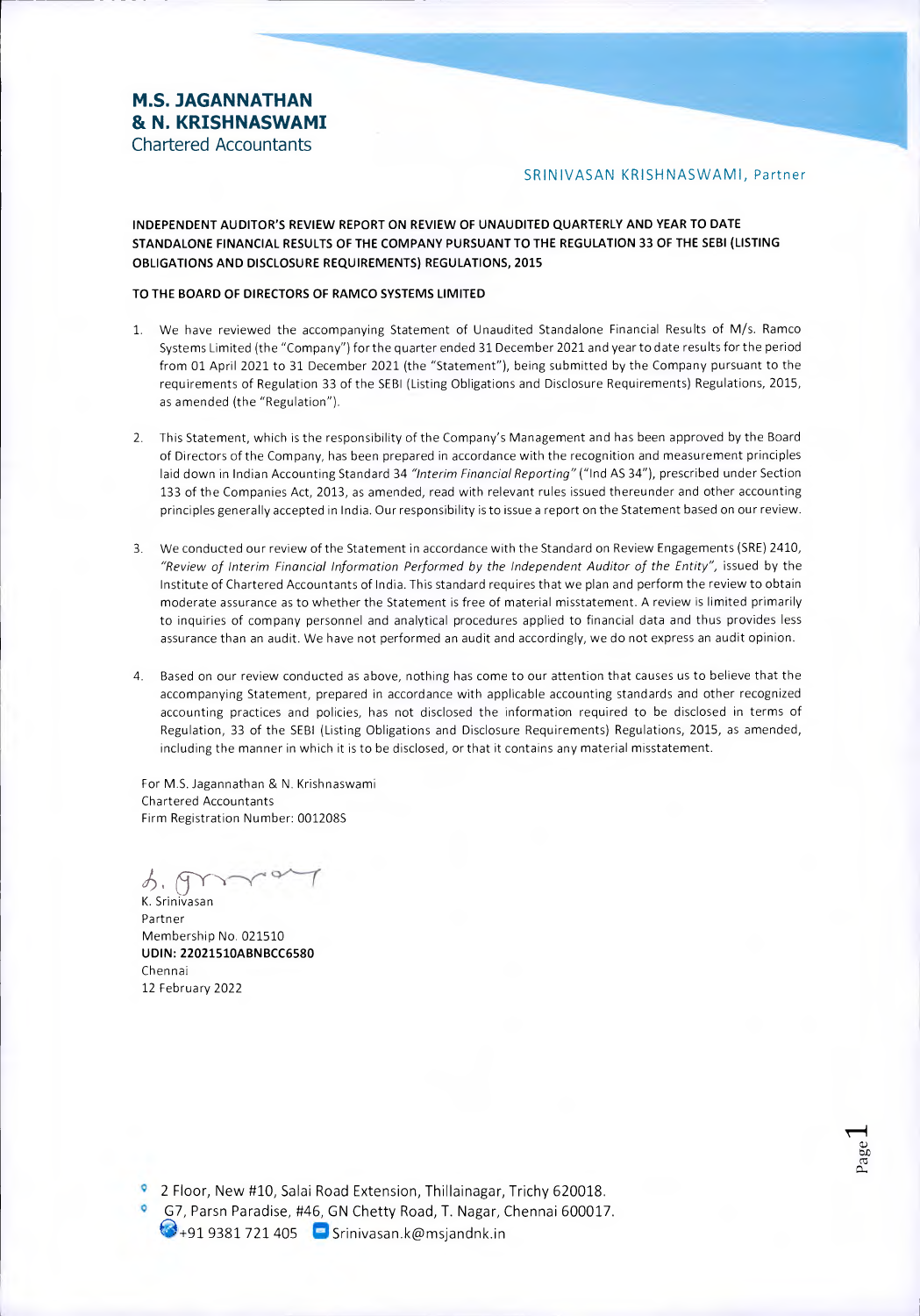| <b>Ractico Systems Limitad</b> |  |
|--------------------------------|--|
|--------------------------------|--|

-<br>Matsica: veww.ramco.com

| film.        | <b>Particulars</b>                                                                                                          |                          |                              | Unsuffied for the Quarter Hoded |                          |                          |                          |                          |                | Unquelited for the Mins Manths Unded |                          | <b>Auditad for the Year</b><br><b>End of</b> |                  |
|--------------|-----------------------------------------------------------------------------------------------------------------------------|--------------------------|------------------------------|---------------------------------|--------------------------|--------------------------|--------------------------|--------------------------|----------------|--------------------------------------|--------------------------|----------------------------------------------|------------------|
|              |                                                                                                                             | December 31, 2021        |                              | September 20, 2621              |                          | <b>Depamber 31, 2020</b> |                          | <b>Becomber 31, 2021</b> |                | December 21, 2020                    |                          | March St., 2021                              |                  |
|              |                                                                                                                             | <b>Ro. Min.</b>          | <b>GED HIS.</b>              | <b>Ba. Min.</b>                 | USD Nin.                 | Ro. Win.                 | <b>USD Nin.</b>          | Ro. Him.                 | USD Http.      | Re. Min.                             | <b>USD Nin.</b>          | <b>Bx. Min.</b>                              | <b>USED MER.</b> |
| $\mathbf{1}$ | <b>Enseme</b>                                                                                                               |                          |                              |                                 |                          |                          |                          |                          |                |                                      |                          |                                              |                  |
|              | <b>Reversue from operations</b>                                                                                             | 1,260.27                 | 17.00                        | 1,407.10                        | 19.15                    | 1,713.78                 | 23.34                    | 4.071.87                 | \$5.36         | 4.764.45                             | 64.31                    | 6,263.06                                     | 84.92            |
|              | Other Income                                                                                                                | 16.15                    | 0.22                         | 39.26                           | 0.53                     | 28.37                    | 0.38                     | 78.49                    | 1.08           | 114.97                               | 3.68                     | 145.65                                       | 1.98             |
|              | <b>Total Encome</b>                                                                                                         | 1,276.62                 | 17.72                        | 5,440.36                        | 18.00                    | 1,742.18                 | 23.73                    | 4,181.96                 | 86.44          | 4.878.43                             | 53.05                    | 6,408.71                                     | 86.00            |
| $\mathbf{z}$ | <b>Broomsed</b>                                                                                                             |                          |                              |                                 |                          |                          |                          |                          |                |                                      |                          |                                              |                  |
|              | Purchase of steels-in-trade                                                                                                 | 4.82                     | 0.07                         | 0.45                            | 0.01                     | 9.80                     | 0.13                     | 6.18                     | 0.08           | 14.71                                | 0.30                     | 60.25                                        | 0.92             |
|              | Chenges in invanitories of stock-in-trade                                                                                   |                          | $\blacksquare$               |                                 | ä                        | $\alpha$                 |                          | $\alpha$                 | ٠              | ä                                    |                          | ٠                                            | $\alpha$         |
|              | <b>Ibuployes benefits expanse</b>                                                                                           | 770.39                   | 10.39                        | 724.01                          | 9.85                     | 734.19                   | 10.00                    | 2,233,60                 | 30.37          | 2.055.86                             | 27.75                    | 2,761.57                                     | 37.44            |
|              | <b>Pinance costs</b>                                                                                                        | 12.07                    | 0.18                         | 14.01                           | 0.19                     | 18.14                    | 0.28                     | 40.85                    | 0.86           | 73.74                                | 0.98                     | 98.35                                        | 1.20             |
|              | Depreciation and emorthation expanse                                                                                        | 189,38                   | 2.88                         | 190.12                          | 2.59                     | 171.33                   | 2.33                     | S85.87                   | 7.89           | 519.39                               | 7.01                     | 691.46                                       | 9.38             |
|              | Other expenses                                                                                                              | S58,14                   | 7.68                         | 630.61                          | 8.98                     | 447.97                   | 6.10                     | 1,747.23                 | 23.78          | 1,284.62                             | 17.34                    | 1,726.31                                     | 23.43            |
|              | <b>Total Busenses</b>                                                                                                       | 1,545.90                 | 30.87                        | 1,599.20                        | 21,23                    | 1,381.33                 | 18.81                    | 4,593.94                 | 61.46          | 3,848.63                             | 93.20                    | 8, \$29.84                                   | 72.27            |
| з            | Prafit/(Luss) before share of Prafit/(Loss) of an<br>ssocciate and tax (1 - 2)                                              | [269.38]                 | (3.05)                       | (112.86)                        | (1, 98)                  | 360.03                   | 4.82                     | (442.80)                 | (6.02)         | 931.40                               | 12.87                    | 1,878.87                                     | 14.63            |
| 4            | Shere of Profit/(Loss) of an associate                                                                                      | $\overline{a}$           | $\qquad \qquad \blacksquare$ |                                 | $\rightarrow$            | $\bullet$                | ٠                        | $\blacksquare$           | $\blacksquare$ | $\blacksquare$                       | $\overline{a}$           | 0.35                                         | $\sim$           |
| š            | Profit/(Leas) instero tex (3 + 4)                                                                                           | (260.30)                 | (8,683)                      | (112.86)                        | <b>EX.003</b>            | 360.93                   | 4.82                     | (442,88)                 | (0.82)         | 831.40                               | 12.87                    | 1.070.77                                     | 14.83            |
| 6            | <b>Ennoune tax: «soponou</b>                                                                                                |                          |                              |                                 |                          |                          |                          |                          |                |                                      |                          |                                              |                  |
|              | <b>Current tax</b>                                                                                                          | 20.97                    | 0.38                         | 24.37                           | 0.33                     | 86.18                    | 1.15                     | 72.22                    | 0.98           | 183.24                               | 2.47                     | 187.20                                       | 2.94             |
|              | <b>Daferred tax (Includes MAT credit)</b>                                                                                   | (40.00)                  | (0.54)                       | (10.00)                         | (0.14)                   | 95.35                    | 1.30                     | (50.00)                  | (0.68)         | 265.72                               | 3.45                     | 324.96                                       | 4.41             |
|              | <b>Tokaż kest mapunismu</b>                                                                                                 | (3.9.03)                 | (0.20)                       | 34.37                           | 0.30                     | 170.83                   | 2.48                     | 33,32                    | 0,30           | 438.98                               | <b>IL.02</b>             | 812.24                                       | 6.05             |
| ,            | Profit/(Logs) (ii - d)                                                                                                      | (280.38)                 | (3.30)                       | (127.21)                        | (1.74)                   | 181.78                   | 2.47                     | (484.00)                 | (6.32)         | 483.44                               | 4.65                     | 366.90                                       | 7.80             |
| ß            | Other comprehensive Income (OCL)                                                                                            |                          |                              |                                 |                          |                          |                          |                          |                |                                      |                          |                                              |                  |
|              | (i) Dams that will not be reclassified to profit or less                                                                    |                          |                              |                                 |                          |                          |                          |                          |                |                                      |                          |                                              |                  |
|              | Remeasurement of defined benefit obligations (net)                                                                          | ۰                        | ٠                            |                                 |                          |                          |                          |                          | ٠              |                                      | ٠                        | 4.69                                         | 0.07             |
|              | <b>Income bex on above items</b>                                                                                            | $\overline{\phantom{a}}$ | ۰                            | $\bullet$                       | $\overline{\phantom{a}}$ | ٠                        | $\blacksquare$           | ٠                        | ٠              | $\bullet$                            | ٠                        | (1.37)                                       | (0.02)           |
|              | Total                                                                                                                       | $\tilde{\phantom{a}}$    | ×                            | ÷.                              | $\ddot{\phantom{1}}$     | ۰                        | $\overline{\phantom{0}}$ | $\overline{a}$           | $\overline{a}$ | $\overline{\phantom{a}}$             | $\overline{\phantom{0}}$ | 3,32                                         | 6.05             |
|              | (ii) illeren that may be reclassified to profit or loss                                                                     |                          |                              |                                 |                          |                          |                          |                          |                |                                      |                          |                                              |                  |
|              | Effect of change in functions currency of foreign operations                                                                | (1.01)                   | (0.23)                       | 4.61                            | 0.07                     | (44.95)                  | 0.12                     | 30.93                    | (0.73)         | (111.26)                             | 1.09                     | (115.98)                                     | 0.58             |
|              | Income tax on above ibanu                                                                                                   |                          | ۰                            | $\overline{\phantom{a}}$        | $\sim$                   | $\sim$                   | $\overline{\phantom{a}}$ | $\sim$                   | $\omega$       | ٠                                    | ٠                        |                                              | $\bullet$        |
|              | Total                                                                                                                       | (1.01)                   | (4.23)                       | 4.51                            | 8.87                     | (44.88)                  | 8.12                     | 110,03                   | (0.78)         | ${11.24}$                            | 5.00                     | (115,98)                                     | 0.08             |
|              | Other comprehensive income, net of tax () + ii)                                                                             | (1.01)                   | (0.23)                       | 4.81                            | 0.07                     | (44.98)                  | 8.83                     | 30.93                    | (0.73)         | ${111.20}$                           | 5,000                    | (112.68)                                     | 8.73             |
| 9            | Tatal comprehansive income (7 + 8)                                                                                          | (251.36)                 | (3.62)                       | (122.80)                        | (1.87)                   | 136,82                   | 2.50                     | (432.87)                 | (7.00)         | 381,18                               | 7.74                     | 484.32                                       |                  |
| 10           | <b>Profit/(Loga) attributable to:</b>                                                                                       |                          |                              |                                 |                          |                          |                          |                          |                |                                      |                          |                                              | <b>IL-61</b>     |
|              | a) Share holders of the Contpany                                                                                            | (251.57)                 | (3, 41)                      | 1129.001                        | (1.76)                   | 175.91                   | 2.44                     | (469.82)                 | (6.39)         | 484.22                               | 6.54                     | 557.77                                       | 7.56             |
|              | is) Non-controlling interest                                                                                                | 1.22                     | 0.02                         | 1,79                            | 0.02                     | 2.38                     | 0.02                     | 5.02                     | 0.07           | 8.32                                 | 0.11                     | 9.21                                         |                  |
|              |                                                                                                                             | (280.58)                 | (1.90)                       | (127.21)                        | (1,74)                   | 181.30                   | 2.47                     | (484.80)                 | (6.37)         | 482.44                               | 6.45                     | 566.96                                       | 0.12<br>7.66     |
|              | 11 Tabel comprehensive income attributable to:                                                                              |                          |                              |                                 |                          |                          |                          |                          |                |                                      |                          |                                              |                  |
|              | a) Share holders of the Company                                                                                             | (252.58)                 | (3.84)                       | (124.39)                        | (1.60)                   | 133.93                   | 2.55                     | (438.89)                 | (7.12)         | 372.96                               | 7.83                     | 445.11                                       | 0.28             |
|              | b) Non-controlling interest                                                                                                 | 1.22                     | 8.02                         | 1.79                            | 0.02                     | 2.38                     | 0.03                     | 5.02                     | 0.07           | 8.22                                 |                          |                                              |                  |
|              |                                                                                                                             | (251.36)                 | (3.82)                       | (133,60)                        |                          | 196.92                   |                          |                          |                |                                      | 0.11                     | 9.21                                         | 0.12             |
|              |                                                                                                                             |                          |                              |                                 | (1.67)                   |                          | 2.50                     | (438.87)                 | (L)            | 341.14                               | 7.74                     | 454.32                                       | 6.41             |
| 13           | 12 Paid-up Equity Siturn Capital - Face value of Rs.10/- each<br>Earnings Par Shara on St. No. 10(a)- Face value of Rs.10/- | 307.99                   | 6.07                         | 307.68                          | 6.07                     | 307.09                   | 6.05                     | 307.09                   | 6.07           | 307.09                               | 6.06                     | 307.49                                       | 8.05             |
|              | each, in Rs. and USD:<br><b>Basic</b>                                                                                       |                          |                              |                                 |                          |                          |                          |                          |                |                                      |                          |                                              |                  |
|              |                                                                                                                             | (8.19)                   | (0.11)                       | (4.20)                          | (0.06)                   | <b>E.B6</b>              | 0.00                     | (15.20)                  | (0.21)         | 15.81                                | 0.21                     | 18,20                                        | 0.26             |
|              | Distribute                                                                                                                  | (6.19)                   | (0,11)                       | (4, 20)                         | [0.06]                   | 5.84                     | 0.08                     | (15, 28)                 | (0.21)         | 15.81                                | 0.22                     | 18.20                                        | 0.25             |
|              | (Annualised only for yearly figures)                                                                                        |                          |                              |                                 |                          |                          |                          |                          |                |                                      |                          |                                              |                  |



For RANGO SYSTEMS LIMITED  $\mathcal{L}$ Muchel-÷ U P.R. Venketrama Raja

ramco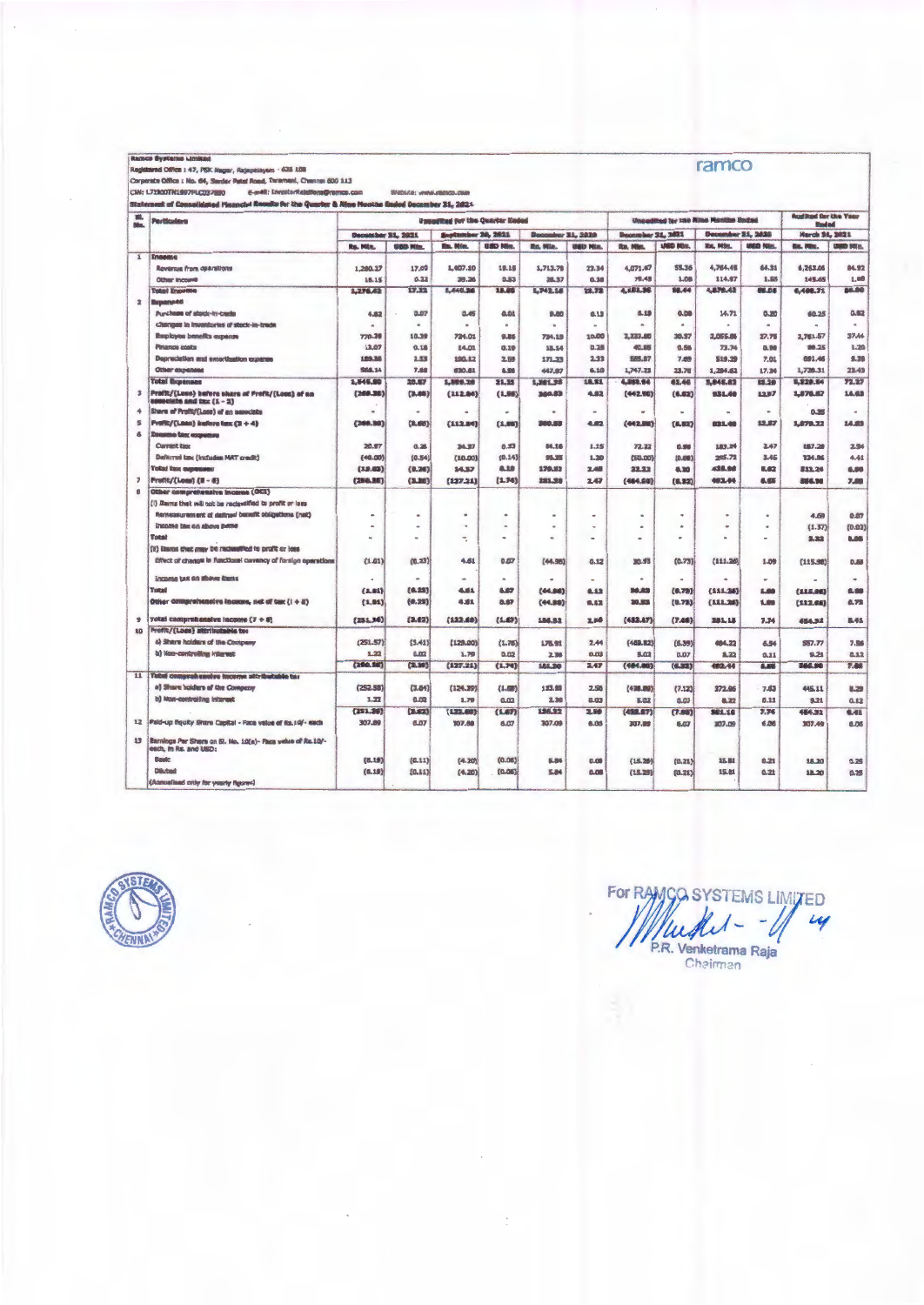**Notes;**  (The amounts in brackets in the notes denote the figures for the corresponding quarter of the previous year).

- The above consolidated Financial Results of Ramco Systems Limited, India (the •company"), Its subsidiaries, (together referred to as ' Group") and  $\mathbf{I}$ Its Associate were reviewed by the Audit Committee and approved by the Board of Directors In Its meeting held on February 12, 2022. The Consolidated Financial Results are prepared In accordance with the Indian Accounting Standards (Ind-AS) as prescribed under Section 133 of the Companies Act, 2013 read with the relevant rules Issued thereunder. The Statutory Auditors have carried out a limited review of the Consolidated Financial Results of the Group tor the nine months ended December 31, 2021 and have Issued an unmodified report.
- 2 Employee benefits expense Includes cost towards the proportionate fair value of the stock options granted to various employees, amortised over the graded vesting period ("ESOP Cost"). Such ESOP Cost for the quarter includes reversal of Rs.2.14 Min. USD 0.03 Min. (reversal of Rs.1.23 Min. USD 0.02 Min.).
- 3 Other expenses for the quarter includes bad debts / provision for doubtful debts & advances of Rs.148.70 Min. USD 2.01 Min. (Rs.117.66 Min. USD 1.60 Min.
- 4 Other expenses for the quarter also includes foreign exchange fluctuation loss of Rs.14.00 Min. USD 0.19 Min. (gain of Rs.43.86 Min. USD 0.60 Min.) as against loss or Rs.42.63 Min. USO 0.58 Min. during the previous quarter.
- 5 During the quarter, the Company had allotted a total of 20,710 equity shares of Rs.10/- each under the Employees Stock Option Schemes ("ESOS") of the Company. Accordingly, the paid up capital of the Company Increased to Rs.307.89 Min. USD 6.07 Min. from Rs.307.68 Min. USD 6.07 Min. as at September 30, 2021.
- 6 During the quarter, the Group had borrowed Rs.98.09 Min., USO 1.32 Min. (Repaid Rs.380 Min., USO 5.16 Min.). The Borrowings as at December 31, 2021 were Rs.98.09 Min., USO 1.32 Min. (as at December 31, 2020 were Rs.117.50 Min. USO 1.61 Min.)
- 7 The Government of India had enacted The Code on **Wages** 2019, The Industrial Relations Code 2020, The Occupational Safety, Health & working Conditions Code 2020 and The Social Security Code 2020, subsuming various existing labour and Industrial laws, but the effective date ts yet to be notlfted. The Impact of the legislative changes If any **will be** assessed and recognised post notification of relevant prov1Slons.
- 8 Estimation of uncertainties relating to the Global Pandemic ('COVID-19'):

The outbreak of Novel Coronavtrus (COVlD19) continues to progress and evolve, which has Impacted the business. However, It ts challenging now, to predict the full extent and duration of Its business and economic Impact. The Group has, based on Information available, taken Into account the possible Impact of COVID-19, lndudlng on the carrying amounts of financial and non-financial assets and as per the current assessment of the Group, there ts no material Impact In respect of these In the preparation of the financial statements. However, the Impact of COVl0-19 on the Group's financial statements may differ from that estimated as at the date of approval of these nnanctal statements and the Group will continue to monitor the uncertainties **caused** by COVID-19 to assess the Impact on our future economic conditions. ·

- $\alpha$ The Group has only one operating segment-viz., **Software** Solutions & Services.
- 10 Figures for the previous pertod(s) have been regrouped/ restated wherever necessary to make them comparable with the figures for the current perlod(s).

Place : Rajapalayam<br>Date : February 12, February 12, 2022

For Ramco Systems Limite Kit Δ P.R Venketrama Raja Chalrman



r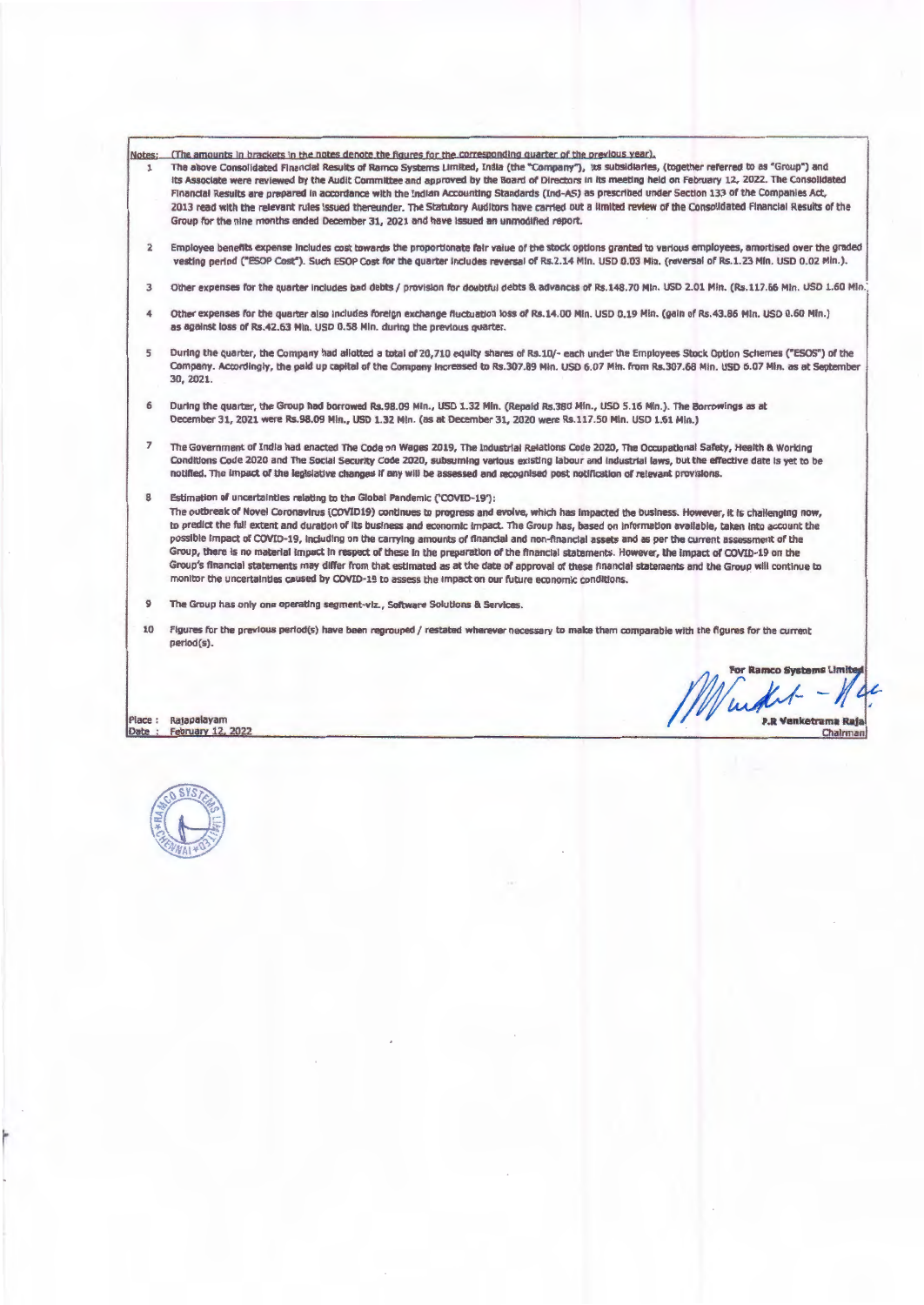# **M.S. JAGANNATHAN & N. KRISHNASWAMI**  Chartered Accountants

SRINIVASAN KRISHNASWAMI, Partner

**INDEPENDENT AUDITOR'S REVIEW REPORT ON REVIEW OF UNAUDITED QUARTERLY AND YEAR TO DATE CONSOLIDATED FINANCIAL RESULTS OF THE COMPANY PURSUANT TO THE REGULATION 33 OF THE SEBI (LISTING OBLIGATIONS AND DISCLOSURE REQUIREMENTS) REGULATIONS, 2015** 

## **TO THE BOARD OF DIRECTORS OF RAMCO SYSTEMS LIMITED**

- 1. We have reviewed the accompanying Statement of Unaudited Consolidated Financial Results of M/s. Ramco Systems Limited, India (the "Parent") and its subsidiaries (the Parent and its subsidiaries together referred to as the "Group"), and its share of the net profit / (loss) after tax and total comprehensive income of its associate for the quarter ended 31 December 2021 and year to date results for the period from 01 April 2021 to 31 December 2021 (the "Statement") attached herewith, being submitted by the Parent pursuant to the requirements of Regulation 33 of the SEBI (Listing Obligations and Disclosure Requirements) Regulations, 2015 as amended (the "Regulation").
- 2. This Statement, which is the responsibility of the Parent's Management and has been approved by the Board of Directors of the Parent, has been prepared in accordance with the recognition and measurement principles laid down in Indian Accounting Standard 34 "Interim Financial Reporting" ("Ind AS 34"), prescribed under Section 133 of the Companies Act, 2013, as amended, read with relevant rules issued thereunder and other accounting principles generally accepted in India. Our responsibility is to express a conclusion on the Statement based on our review.
- 3. We conducted our review of the Statement in accordance with the Standard on Review Engagements (SRE) 2410, "Review of Interim Financial Information Performed by the Independent Auditor of the Entity", issued by the Institute of Chartered Accountants of India. A review of interim financial information consists of making inquiries, primarily of persons responsible for financial and accounting matters, and applying analytical and other review procedures. A review is substantially less in scope than an audit conducted in accordance with Standards on Auditing and consequently does not enable us to obtain assurance that we would become aware of all significant matters that might be identified in an audit. Accordingly, we do not express an audit opinion.

We also performed procedures in accordance with the circular issued by the SEBI under Regulation 33(8) of the SEBI (Listing Obligations and Disclosure Requirements) Regulations, 2015, as amended, to the extent applicable.

This Statement includes the results of the following entities:

**Parent:**  Ramco Systems Limited, India

#### **Subsidiaries:** Associate:

- a) Ramco Systems Corporation, USA and a) City Works (Pty) Ltd., South Africa
- b) Ramco Systems Canada Inc., Canada
- c) Ramco Systems Ltd., Switzerland
- d) Ramco Systems Sdn. Bhd., Malaysia
- e) Ramco Systems Pte. Ltd., Singapore
- f) RSL Enterprise Solutions (Pty) Ltd., South Africa
- g) Ramco Systems FZ-LLC, Dubai
- h) RSL Software Company Ltd., Sudan
- 2 Floor, New #10, Salai Road Extension, Thillainagar, Trichy 620018.
- G7, Parsn Paradise, #46, GN Chetty Road, T. Nagar, Chennai 600017.  $\bigcirc$ +91 9381 721 405 Srinivasan.k@msjandnk.in

 $\mathbf{\Omega}$ a) taf.)  $\sigma$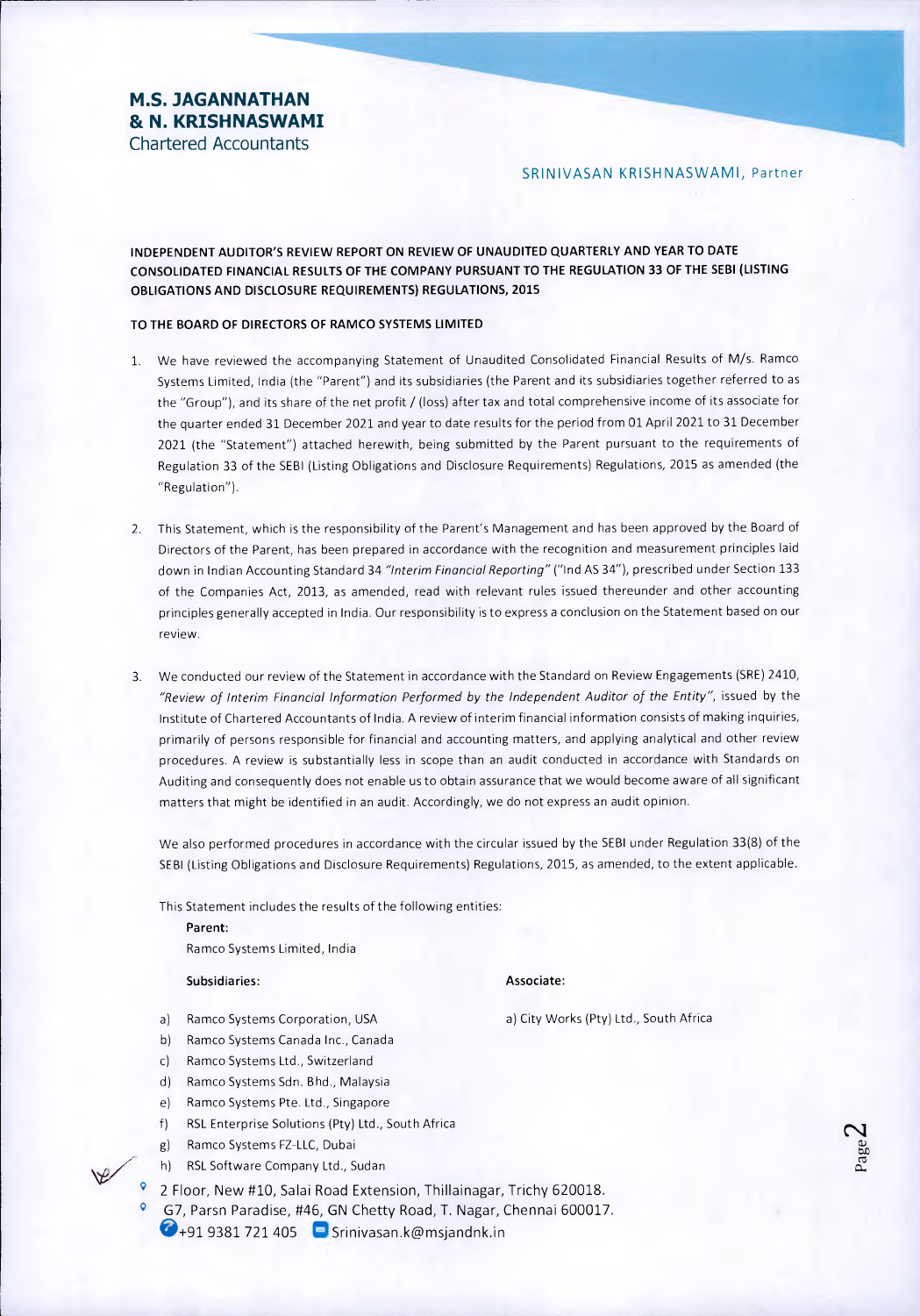# **M.S. JAGANNATHAN & N. KRISHNASWAMI**  Chartered Accountants

## SRINIVASAN KRISHNASWAMI, Partner

- i) Ramco Systems Australia Pty. Ltd., Australia
- j) Ramco System Inc., Philippines
- k) Ramco Systems (Shanghai) Co. Ltd., China
- I) Ramco System Vietnam Company Ltd., Vietnam
- m) PT Ramco Systems Indonesia, Indonesia
- n) Ramco Systems Macau Ltd., Macau
- o) Ramco Software Japan Limited, Japan
- 4. Based on our review conducted and procedures performed as stated in paragraph 3 above, nothing has come to our attention that causes us to believe that the accompanying Statement, prepared in accordance with the recognition and measurement principles laid down in the aforesaid Indian Accounting Standard and other accounting principles generally accepted in India, has not disclosed the information required to be disclosed in terms of the Regulation, read with the Circular, including the manner in which it is to be disclosed, or that it contains any material misstatement.
- 5. The Statement also includes the Group's share of net profit/loss in respect of an Associate based on their interim financial statements / financial information / financial results which have not been reviewed/audited by their auditors. According to the information and explanations given to us by the Management, these financial statements / financial information / financial results are not material to the Group.

Our conclusion on the Statement is not modified in respect of the above matter.

For M.S. Jagannathan & N. Krishnaswami Chartered Accountants Firm Registration Number: 001208S

 $5-1-1-1$ K. Srinivasan

Partner Membership No. 021510 **UDIN: 22021510ABNBKD9968**  Chennai 12 February 2022

2 Floor, New #10, Salai Road Extension, Thillainagar, Trichy 620018.

G7, Parsn Paradise, #46, GN Chetty Road, T. Nagar, Chennai 600017.  $\bigcirc$ +91 9381 721 405  $\bigcirc$  Srinivasan.k@msjandnk.in